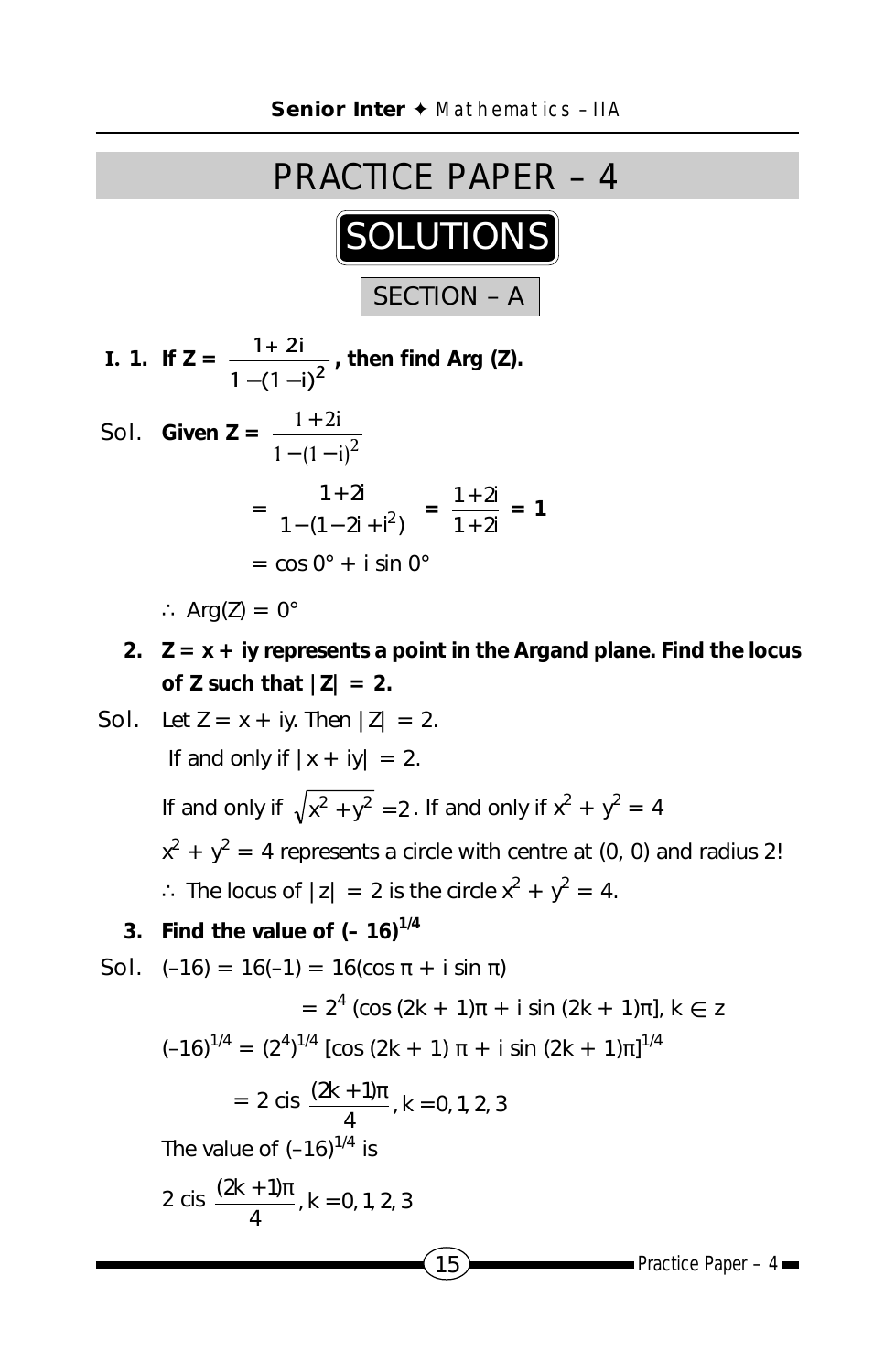- **4.** If  $\alpha$ , **β** are the roots of the equation  $ax^2 + bx + c = 0$ . Find the **value of**  $\frac{1}{\alpha^2} + \frac{1}{\beta^2}$  in terms of a, b, c.
- **Sol.**  $\alpha$ ,  $\beta$  are the roots of the equation  $ax^2 + bx + c = 0$

$$
\alpha + \beta = \frac{-b}{a}, \alpha\beta = \frac{c}{a}
$$

$$
\frac{1}{\alpha^2} + \frac{1}{\beta^2} = \frac{\alpha^2 + \beta^2}{\alpha^2\beta^2}
$$

$$
= \frac{(\alpha + \beta)^2 - 2\alpha\beta}{(\alpha\beta)^2}
$$

$$
= \frac{\left(-\frac{b^2}{a}\right) - 2\left(\frac{c}{a}\right)}{\left(\frac{c}{a}\right)^2}
$$

$$
= \frac{b^2 - 2ac}{c^2}
$$

5. Find the condition that  $x^3 - px^2 + qx - r = 0$  may have the roots **in G.P.**

**Sol.** Let 
$$
\frac{a}{R}
$$
, a, aR be the roots of  $x^3 - px^2 + qx - r = 0$ 

Then product of the roots  $=\frac{a}{R}$ .a. a $R = a^3 = r \Rightarrow a = r^{1/3}$  $\therefore$  a is a root of  $x^3 - px^2 + qx - r = 0$  $\Rightarrow$  a<sup>3</sup> – pa<sup>2</sup> + qa – r = 0 But  $a = r^{1/3}$  $\Rightarrow$   $(r^{1/3})^3 - p(r^{1/3})^2 + q(r^{1/3}) - r = 0$  $\Rightarrow$  r – p. r<sup>2/3</sup> + q. r<sup>1/3</sup> – r = 0  $\Rightarrow$  p. r<sup>2/3</sup> = q r<sup>1/3</sup> By cubing on both sides  $\Rightarrow$  p<sup>3</sup>r<sup>2</sup> = q<sup>3</sup>r  $\Rightarrow$  p<sup>3</sup>r = q<sup>3</sup> is the required condition.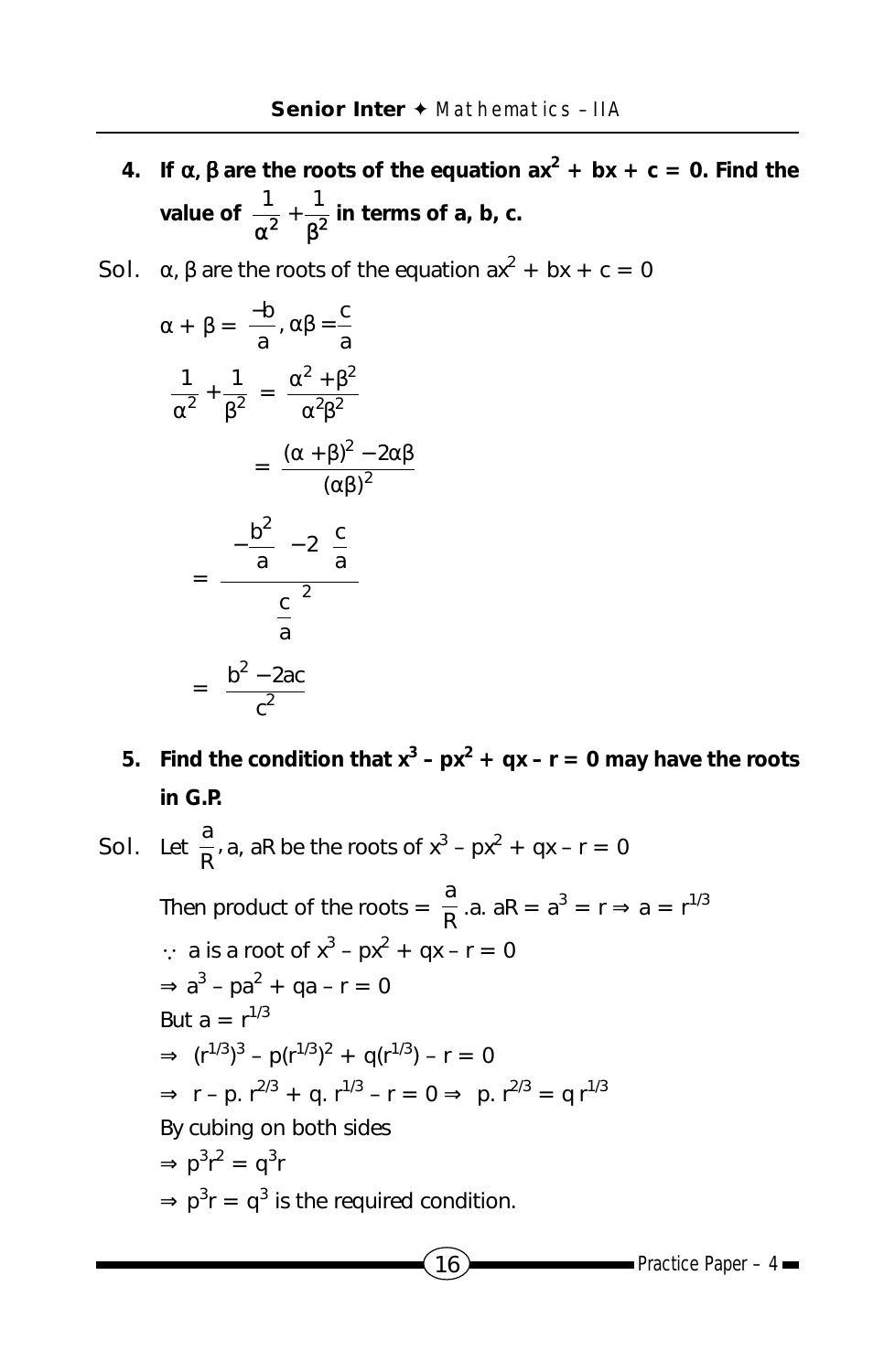**6.** If 10.  ${}^nC_2 = 3$ .  ${}^{n+1}C_3$ , find n.

**Sol.** 10.  ${}^nC_2 = 3$ .  ${}^{n+1}C_3$  $\Rightarrow 10 \times \frac{n(n-1)}{1.2} = \frac{3(n+1)(n-1)}{1.2.3}$  $\times \frac{n(n-1)}{n-2} = \frac{3(n+1)(n-1)}{n-2}$  $\Rightarrow$  10 = n + 1 ∴  $n = 9$ .

**7. Find the number of ways of forming a committee of 5 members from 6 men and 3 ladies.**

**Sol.** Total number of persons =  $6 + 3 = 9$ ∴ Number of ways of forming a committee of 5 members from 6 men and 3 ladies.

$$
= {}^{9}C_{5} = \frac{9 \times 8 \times 7 \times 6 \times 5}{5 \times 4 \times 3 \times 2 \times 1} = 126
$$

**8.** Prove that  $C_0 + 3.C_1 + 3^2.C_2 + \dots + 3^nC_n = 4^n$ .

**Sol.** We have  $(1 + x)^n = C_0 + C_1 x + C_2 x^2 + \dots + C_n x^n$ Put  $x = 3$ , we get  $(1 + 3)^n = C_0 + C_1$ .  $3 + C_2$ .  $3^2 + \dots + C_n$ .  $3^n$  $\therefore$  C<sub>0</sub> + 3. C<sub>1</sub> + 3<sup>2</sup> . C<sub>2</sub> + ..... + 3<sup>n</sup>. C<sub>n</sub> = 4<sup>n</sup>

**9. Find the mean deviation about the mean for the following distribution.**

| 10 | 30 | 50 | 70 | 90 |
|----|----|----|----|----|
|    | 24 | 28 | 16 | 8  |

Sol. **Construct the table**

| х, |    | $f_iX_i$ | $x_i - \overline{x}$ | $f_i   x_i - \overline{x}  $ |
|----|----|----------|----------------------|------------------------------|
| 10 |    | 40       | 40                   | 160                          |
| 30 | 24 | 720      | 20                   | 480                          |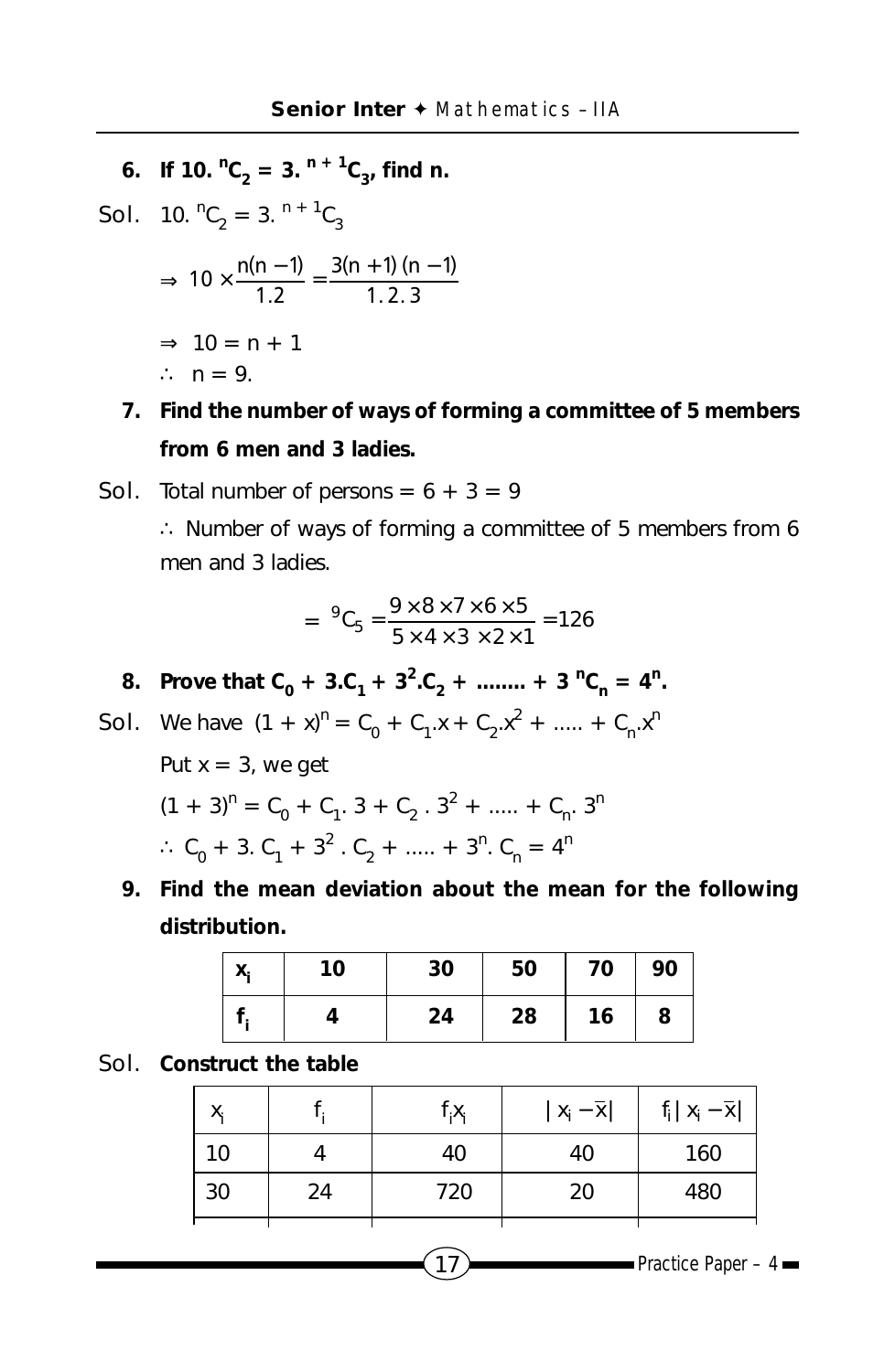| 50 | 28                    | 1400                    |    |      |
|----|-----------------------|-------------------------|----|------|
| 70 | 16                    | 1120                    | 20 | 320  |
| 90 |                       | 720                     | 40 | 320  |
|    | $N = \Sigma f_i = 80$ | $\Sigma f_i x_i = 4000$ |    | 1280 |

**Senior Inter ♦ Mathematics – IIA** 

$$
\overline{x} = \frac{\Sigma f_i x_i}{\Sigma f_i} = \frac{4000}{80} = 50
$$

Mean deviation = 
$$
\frac{1}{N} = \sum_{i=1}^{5} f_i |x_i - \overline{x}|
$$

$$
=\frac{1}{80}(1280)=16
$$

- **10. In a city 10 accidents take place in a span of 50 days. Assuming that the number of accidents follows the poisson distribution, Find the probability that there will be 3 or more accidents in a day.**
- Sol. Average number of accidents per day

$$
\lambda = \frac{10}{50} = \frac{1}{5} = 0.2
$$

The probability that there win be 3 or more accidents in a day

$$
P(X \ge 3) = \sum_{K=3}^{\infty} e^{-\lambda} \cdot \frac{\lambda^{K}}{K!}, \lambda = 0.2
$$

SECTION – B

- **II.11. Show that the four points in the Argand plane represented by the complex numbers 2 + i, 4 + 3i, 2 + 5i, 3i are the vertices of a square.**
- **Sol.** A(2, 1), B(4, 3), C(2, 5), D(0, 3) represents the given complex number in the Argand plane.

$$
AB^2 = (2-4)^2 + (1-3)^2 = 4 + 4 = 8
$$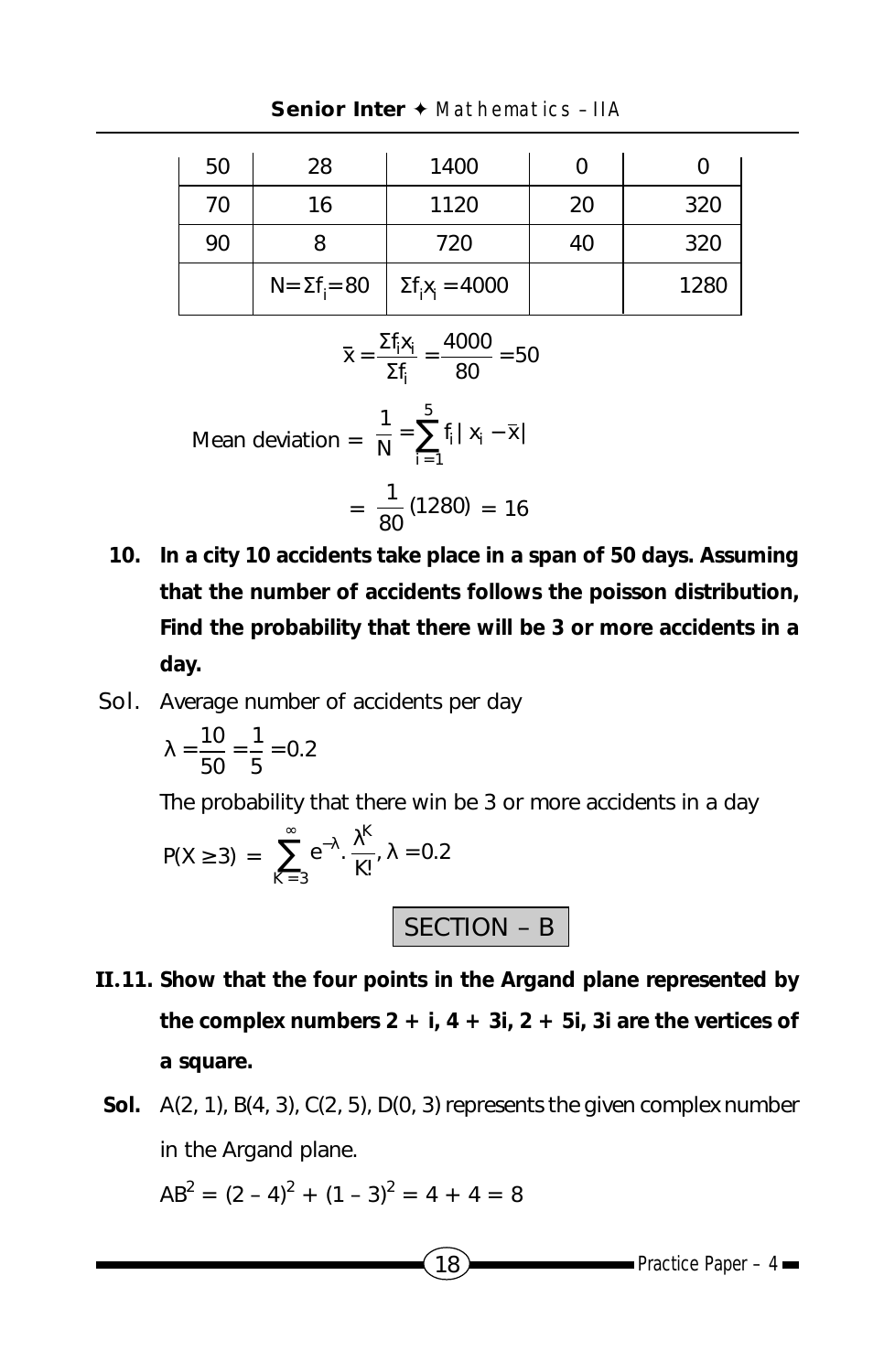$BC<sup>2</sup> = (4-2)<sup>2</sup> + (3-5)<sup>2</sup> = 4 + 4 = 8$  $CD<sup>2</sup> = (2-0)<sup>2</sup> + (5-3)<sup>2</sup> = 4 + 4 = 8$  $DA<sup>2</sup> = (0-2)<sup>2</sup> + (3-1)<sup>2</sup> = 4 + 4 = 8$  $\Rightarrow AB^2 = BC^2 = CD^2 = DA^2$ AB = BC = CD = DA ................ (1)  $AC<sup>2</sup> = (2 - 2)<sup>2</sup> + (1 - 5)<sup>2</sup> = 0 + 16 = 16$  $BD^2 = (4-0)^2 + (3-3)^2 = 16 + 0 = 16$ AC2 = BD<sup>2</sup> ⇒ AC = BD ................ (2)



By (1) & (2)  $\Rightarrow$  A, B, C, D are the vertices of a square.

**12.** Suppose that the Quadratic equations  $ax^2 + bx + c = 0$  and  $bx^2 + cx + a = 0$  have a common root. Then show that  $a^3 + b^3 + c^3$ **= 3abc.**

## **Sol.** Let  $\alpha$  be the common root of the equations  $ax^2 + bx + c = 0$  and  $bx^2 + cx + a = 0$

$$
\therefore a\alpha^{2} + b\alpha + c = 0
$$
  
\n
$$
b\alpha^{2} + c\alpha + a = 0
$$
  
\n
$$
\alpha^{2} \alpha \alpha + b \alpha
$$
  
\n
$$
c \alpha \alpha + b \alpha
$$
  
\n
$$
c \alpha \alpha + b \alpha
$$
  
\n
$$
d^{2} \alpha
$$
  
\n
$$
d^{2} \alpha
$$
  
\n
$$
d^{2} \alpha
$$
  
\n
$$
d^{2} \alpha
$$
  
\n
$$
d^{2} \alpha
$$
  
\n
$$
d^{2} \alpha
$$
  
\n
$$
d^{2} \alpha
$$
  
\n
$$
d^{2} \alpha
$$
  
\n
$$
d^{2} \alpha
$$
  
\n
$$
d^{2} \alpha
$$
  
\n
$$
d^{2} \alpha
$$
  
\n
$$
d^{2} \alpha
$$
  
\n
$$
d^{2} \alpha
$$
  
\n
$$
d^{2} \alpha
$$
  
\n
$$
d^{2} \alpha
$$
  
\n
$$
d^{2} \alpha
$$
  
\n
$$
d^{2} \alpha
$$
  
\n
$$
d^{2} \alpha
$$
  
\n
$$
d^{2} \alpha
$$
  
\n
$$
d^{2} \alpha
$$
  
\n
$$
d^{2} \alpha
$$
  
\n
$$
d^{2} \alpha
$$
  
\n
$$
d^{2} \alpha
$$
  
\n
$$
d^{2} \alpha
$$
  
\n
$$
d^{2} \alpha
$$
  
\n
$$
d^{2} \alpha
$$
  
\n
$$
d^{2} \alpha
$$
  
\n
$$
d^{2} \alpha
$$
  
\n
$$
d^{2} \alpha
$$
  
\n
$$
d^{2} \alpha
$$
  
\n
$$
d^{2} \alpha
$$
  
\n
$$
d^{2} \alpha
$$
  
\n
$$
d^{2} \alpha
$$
  
\n
$$
d^{2} \alpha
$$
  
\n
$$
d^{2} \alpha
$$
  
\n
$$
d^{2} \alpha
$$

$$
\frac{\alpha^2}{ab - c^2} = \frac{\alpha}{bc - a^2} = \frac{1}{ac - b^2}
$$

$$
\alpha^2 = \frac{ab - c^2}{ac - b^2}, \alpha = \frac{bc - a^2}{ac - b^2}
$$

$$
\therefore \left(\frac{bc - a^2}{ac - b^2}\right)^2 = \frac{ab - c^2}{ac - b^2}
$$

$$
(bc - a^2)^2 = (ab - c^2) (ac - b^2)
$$

$$
b2c2 + a4 - 2a2bc = a2bc - ab3 - ac3 + b2c2
$$

$$
[19]
$$

 $\blacksquare$  Practice Paper – 4 $\blacksquare$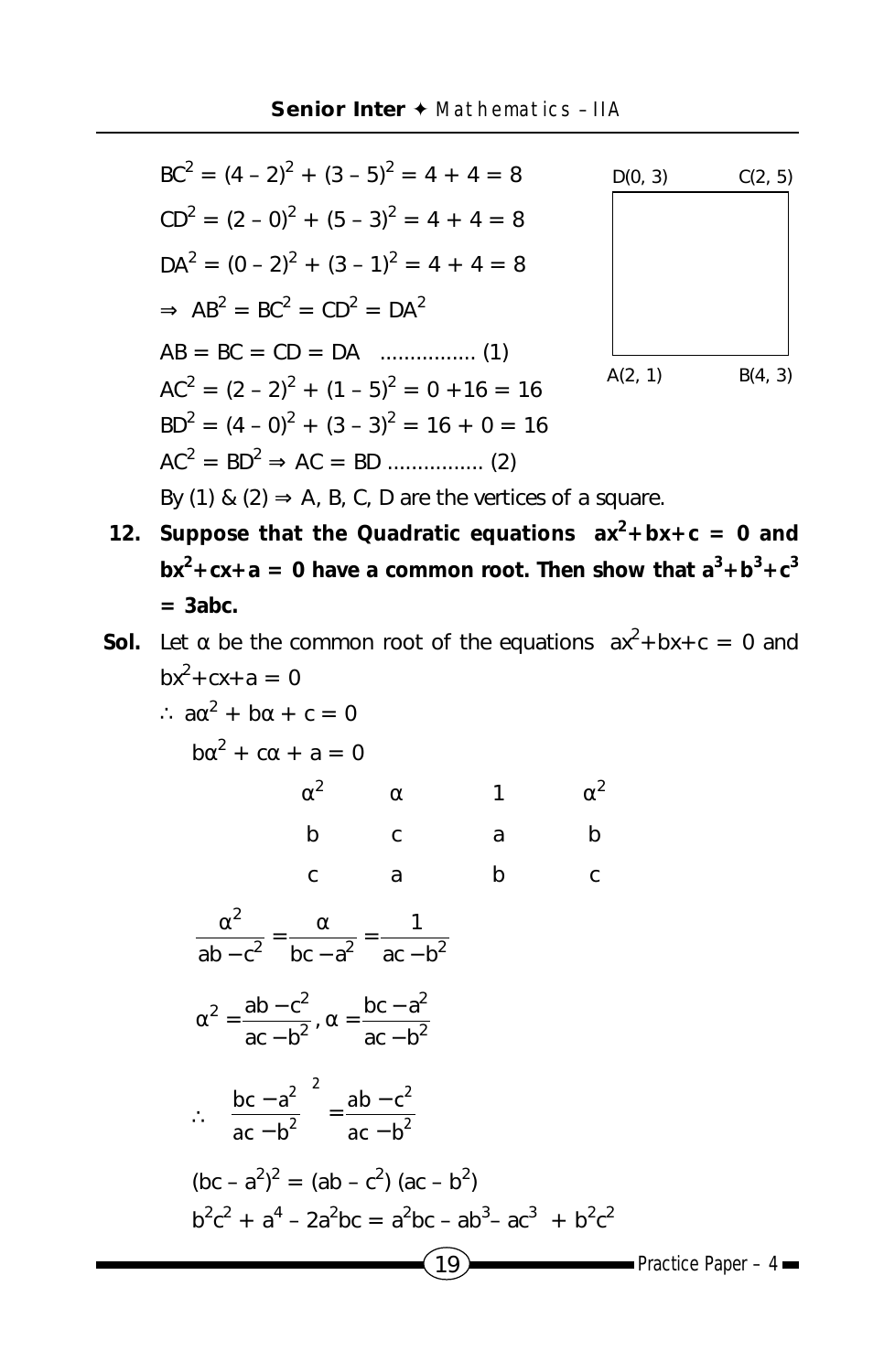$$
a4 + ab3 + ac3 = 3a2bc
$$
  

$$
a(a3 + b3 + c3) = 3a2bc
$$
  

$$
a3 + b3 + c3 = 3abc (\therefore a \neq 0)
$$

- **13. How many numbers can be formed using the digits 1, 2, 3, 4, 3,**
	- **2, 1 such that even digits always occupy even places ?**
- **Sol.** In the given 7 digits, there are two 1's , two 2's , two 3's and one 4. The 3 even places can be occupied by the even digits 2, 4, 2, in  $\frac{3!}{2!}$ . (Even place is shown by E) E E E

The remained odd places can be occupied by the odd digits 1, 3, 3, 1 in  $\frac{4!}{2!2!}$  ways  $\overline{.}$ 

∴ The number of required arrangements  $=\frac{3}{2!} \times \frac{4!}{2! \times 2!} = 3 \times 6 = 18$ 4!  $=\frac{3!}{2!} \times \frac{4!}{2! \times 2!} = 3 \times 6 = 18$ .

- **14. Find the number of ways of arranging the letters of the word MISSING so that the two S' s are together and the two I's are together.**
- **Sol.** In the given word MISSING contains 7 letters in which there are 2I's are a like, 2S's are alike and rest are different.

Treat the 2S's as one unit and 2I's as one unit. Then we have  $3 + 1$  $+ 1 = 5$  entities.

These can be arranged in 5! ways. The 2S's can be arranged among themselves in  $\frac{2}{2!}$  = 1  $\frac{2!}{2!}$  = 1 way and the 2I's can be arranged among themselves in  $\frac{2}{2}$  = 1  $\frac{2!}{3!}$  = 1 way.

∴ The number of required arrangements =  $5! \times 1 \times 1 = 120$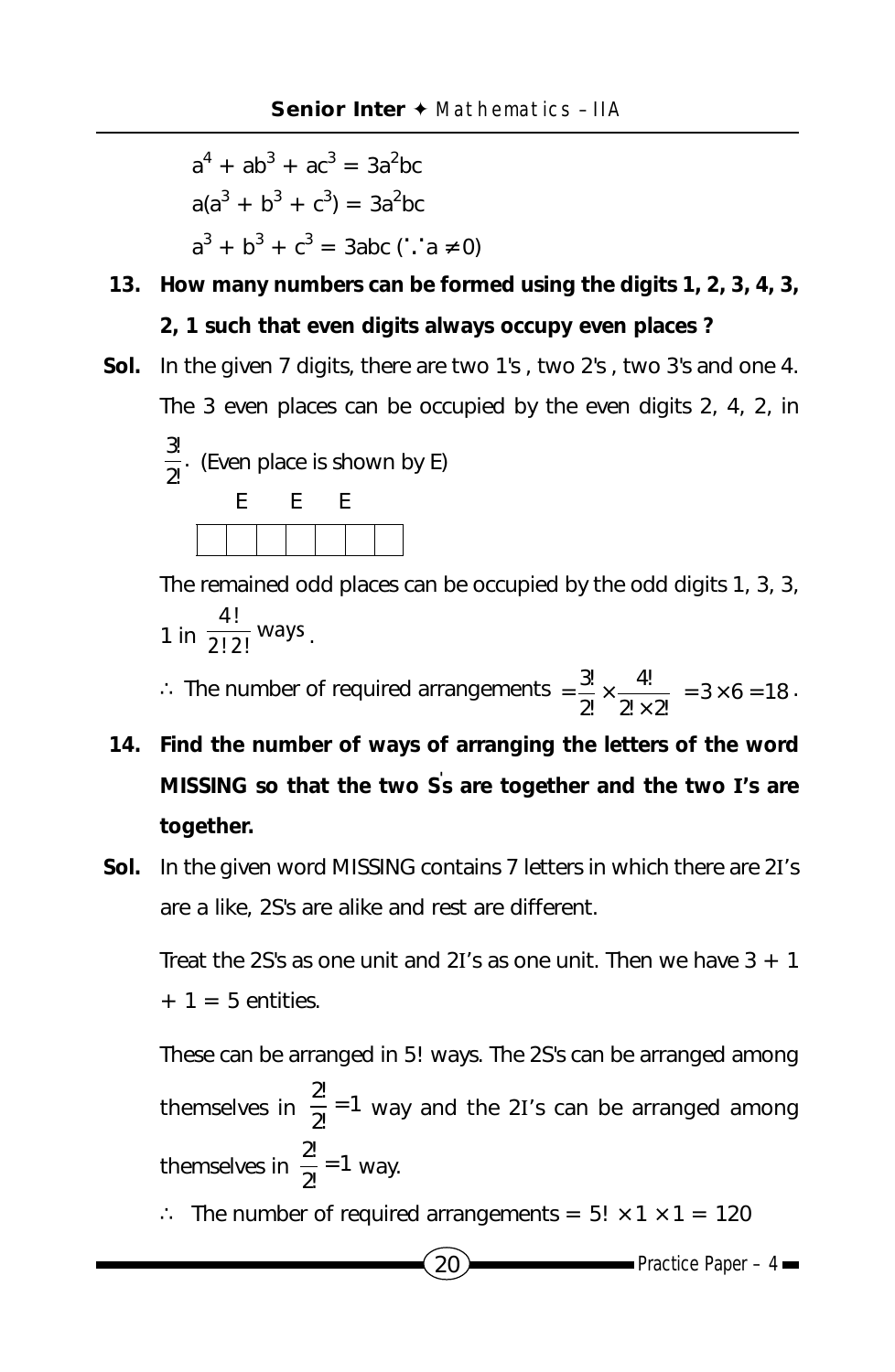15. Resolve 
$$
\frac{x+4}{(x^2-4)(x+1)}
$$
 into partial Fractions.  
\nSoI.  $\frac{x+4}{(x^2-4)(x+1)} = \frac{A}{x+1} + \frac{B}{x+2} + \frac{C}{x-2}$   
\nMultiplying with  $(x^2 - 4) (x + 1)$   
\n $x + 4 = A(x^2 - 4) + B(x + 1) (x - 2) + C(x + 1) (x + 2)$   
\n $x = -1 \Rightarrow 3 = A(1 - 4) = -3A \Rightarrow A = -1$   
\n $x = -2 \Rightarrow 2 = B(-2 + 1) (-2 - 2) = 4B \Rightarrow B = + \frac{2}{4} = \frac{1}{2}$   
\n $x = 2 \Rightarrow 6 = C(2 + 1) (2 + 2) = 12C \Rightarrow C = \frac{1}{2}$   
\n $\therefore \frac{x+4}{(x^2-4)(x+1)} = -\frac{1}{x+1} + \frac{1}{2(x+2)} + \frac{1}{2(x-2)}$ 

- **16.** The probability for a contractor to get a road contract is  $\frac{2}{3}$  and to get a building contract is  $\frac{5}{9}$ . The probability to get atleast one contract is  $\frac{4}{5}$  . Find the probability that he gets both the **contracts.**
- **Sol.** Suppose A is the event of getting a road contract. B is the event of getting a building contract Given P(A) =  $\frac{2}{3}$ ; P(B) =  $\frac{5}{9}$  ; P(A  $\cup$  B) =  $\frac{4}{5}$  $P(A \cup B) = P(A) + P(B) - P(A \cap B)$  $P(A \cap B) = P(A) + P(B) - P(A \cup B)$  $=\frac{2}{3}+\frac{5}{9}-\frac{4}{5}$ 9 5 3  $\frac{2}{2} + \frac{5}{2} =\frac{30+25-36}{45}=\frac{19}{45}$  $\frac{30 + 25 - 36}{45} =$ Probability to get both contracts =  $\frac{19}{45}$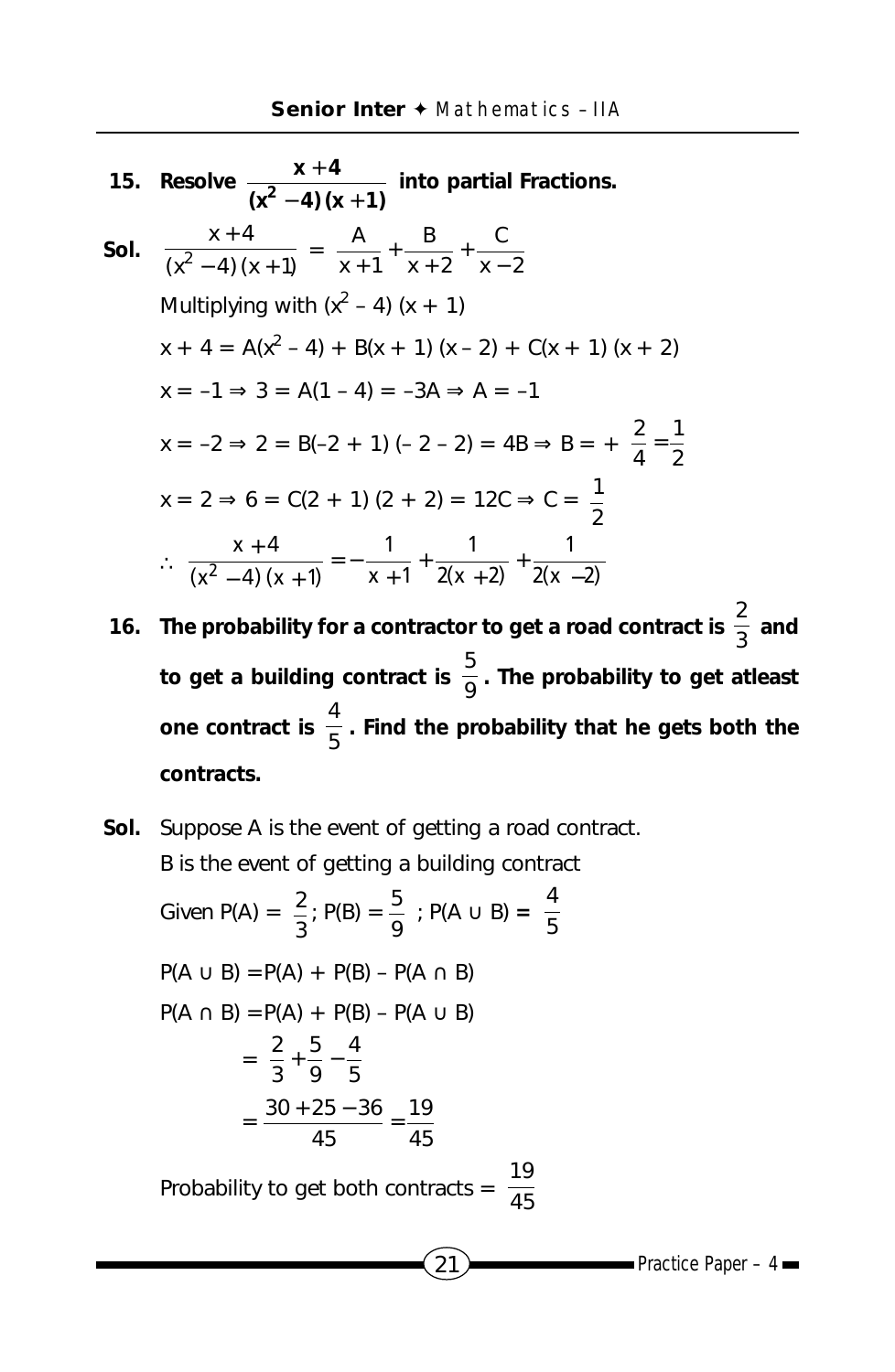- **17. A pair of dice is rolled. What is the probability that they sum to 7 Given that neither die shows a '2'.**
- **Sol.** Let A be the event that the sum of the two dice is 7, then  $A = \{(1, 6), (2, 5), (3, 4), (4, 3), (5, 2), (6, 1)\}\$ Let B the event that neither die shows a '2'  $B = \{(1, 1), (1, 3), (1, 4), (1, 5), (1, 6), (3, 1), (3, 3), (3, 4), (3, 5), (3, 5)\}$ 6) (4, 1), (4, 3), (4, 4), (4, 5), (4, 6), (5, 1), (5, 3), (5, 4), (5, 5), (5, 6),  $(6, 1)$ ,  $(6, 3)$ ,  $(6, 4)$ ,  $(6, 5)$ ,  $(6, 6)$  $n(B) = 25$  $A \cap B = \{(1, 6), (3, 4), (4, 3), (6, 1)\}\$  $n(A \cap B) = 4$ Required Probability  $P\left(\frac{A}{B}\right) = \frac{P(A \cap B)}{P(B)}$  $P\left(\frac{A}{B}\right) = \frac{P(A \cap B)}{P(B)}$  $\overline{1}$  $\left(\frac{A}{B}\right)$ l ſ  $=\frac{n(A \cap B)}{n(B)} = \frac{4}{25}$  $\frac{n(A \cap B)}{n(B)} =$

## SECTION – C

**III.**18. Find the product of all the values of  $(1 + i)^{4/5}$ .

**Sol.** 
$$
(1 + i)^{4/5} = \left[\sqrt{2}\left(\frac{1}{\sqrt{2}} + i\frac{1}{\sqrt{2}}\right)\right]^{4/5}
$$
  
\n
$$
= 2^{2/5} \left(\cos \frac{\pi}{4} + i \sin \frac{\pi}{4}\right)^{4/5}
$$
\n
$$
= 2^{2/5} \left(\cos \pi + i \sin \pi\right)^{1/5}
$$
\n
$$
= 2^{2/5} \text{ cis}\left(\frac{2k\pi + \pi}{5}\right) \text{ where } k = 0, 1, 2, 3, 4
$$
\n
$$
= 2^{2/5} \text{ cis } (2k + 1) \frac{\pi}{5} \text{ where } k = 0, 1, 2, 3, 4
$$
\n
$$
= 2^{2/5} \text{ cis } \frac{\pi}{5}, 2^{2/5} \text{ cis } \frac{3\pi}{5}, 2^{2/5} \text{ cis } \frac{5\pi}{5}, 2^{2/5} \text{ cis } \frac{7\pi}{5}, 2^{2/5} \text{ cis } \frac{9\pi}{5}
$$
\n
$$
\boxed{22}
$$
\nPractice Paper - 4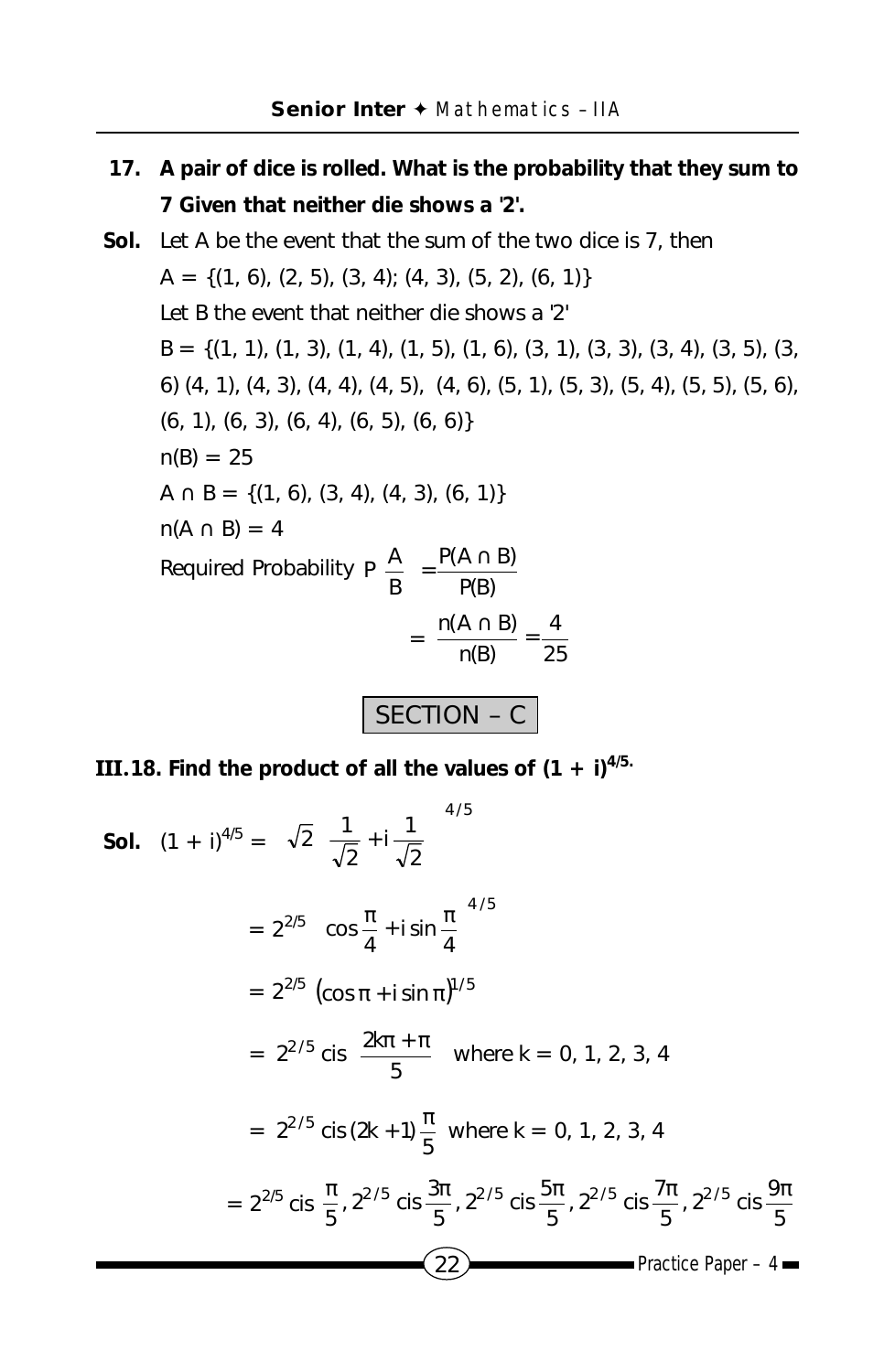Product of all the values of  $(1 + i)^{4/5}$ 

$$
= 2^{2/5} \operatorname{cis} \frac{\pi}{5} \cdot 2^{2/5} \operatorname{cis} \frac{3\pi}{5} \cdot 2^{2/5} \operatorname{cis} \frac{5\pi}{5} \cdot 2^{2/5} \operatorname{cis} \frac{7\pi}{5} \cdot 2^{2/5} \operatorname{cis} \frac{9\pi}{5}
$$

$$
= (2^{2/5})^5 \operatorname{cis} \left( \frac{\pi}{5} + \frac{3\pi}{5} + \frac{5\pi}{5} + \frac{7\pi}{5} + \frac{9\pi}{5} \right)
$$

$$
= 2^2 \operatorname{cis} 5\pi = 4(-1) = -4
$$

- **19.** Given that the sum of two roots of  $x^4 2x^3 + 4x^2 + 6x 21 = 0$ **is zero. Find the roots of the equation.**
- **Sol.** Let  $\alpha$ ,  $\beta$ ,  $\gamma$ ,  $\delta$  are the roots of given equation, since sum of two is zero.

 $23$  Practice Paper – 4  $\alpha + \beta = 0$ Now  $\alpha + \beta + \gamma + \delta = 2 \Rightarrow \gamma + \delta = 2$ Let  $\alpha\beta = p$ ,  $\gamma\delta = q$ The equation having the roots α,  $\beta$  is x<sup>2</sup> – (α +  $\beta$ ) x + α $\beta$  = 0  $\therefore x^2 + p = 0$ The equation having the roots  $\gamma$ , δ is  $x^2 - (\gamma + \delta)x + \gamma\delta = 0$ ∴  $x^2 - 2x + q = 0$ ∴  $x^4 - 2x^3 + 4x^2 + 6x - 21$  $= (x<sup>2</sup> + p) (x<sup>2</sup> – 2x + q)$  $= x<sup>4</sup> - 2x<sup>3</sup> + x<sup>2</sup>$  (p + q) – 2px + pq Comparing the like terms,  $p + q = 4$ ,  $-2p = 6$  $-3 + q = 4$  p =  $-3$  and q = 7  $\therefore$   $x^2 - 3 = 0 \Rightarrow x = \pm \sqrt{3}$  and  $x^2 - 2x + 7 = 0$  $\Rightarrow$  x =  $\frac{2 \pm \sqrt{4 - 28}}{2}$  =  $\frac{2 \pm 2\sqrt{61}}{2}$  $= 1 \pm \sqrt{6i}$ ∴ Roots are  $-\sqrt{3}$ ,  $\sqrt{3}$ , 1 – i $\sqrt{6}$  and 1 + i $\sqrt{6}$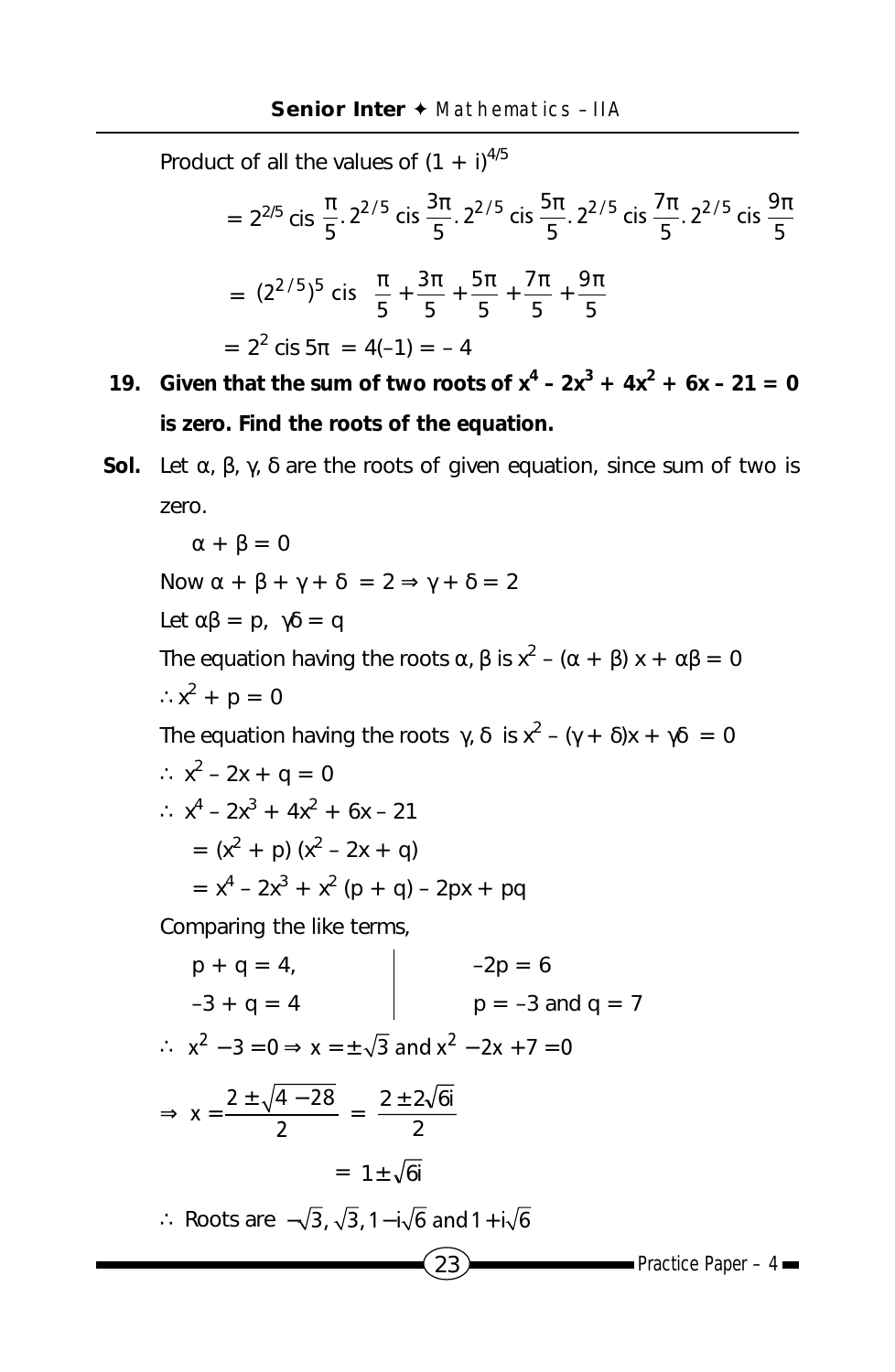- **20.** If **I**, **n** are positive integers,  $0 < f < 1$  and if  $(7 + 4\sqrt{3})^n = I + f$ , **then show that i) I** is an odd integer and ii)  $(I + f)(I - f) = 1$ .
- Sol. Given I, n are positive integers and

$$
(7 + 4\sqrt{3})^n = I + f, 0 < f < 1
$$
  
\nLet  $7 - 4\sqrt{3} = F$ .  
\nNow  $6 < 4\sqrt{3} < 7 \Rightarrow -6 > -4\sqrt{3} > -7$   
\n $\Rightarrow 1 > 7 - 4\sqrt{3} > 0 \Rightarrow 0 < (7 - 4\sqrt{3})^n < 1$   
\n $\therefore 0 < F < 1$   
\n $I + f + F = (7 + 4\sqrt{3})^n + (7 - 4\sqrt{3})^n = \left[ {}^nC_0 7^n + {}^nC_1 7^{n-1} (4\sqrt{3}) + {}^nC_2 7^{n-2} (4\sqrt{3})^2 + \dots + {}^nC_n (-4\sqrt{3})^n \right]$   
\n $= \left[ {}^nC_0 7^n - {}^nC_1 7^{n-1} (4\sqrt{3}) + {}^nC_2 7^{n-2} (4\sqrt{3})^2 + \dots + {}^nC_n (-4\sqrt{3})^n \right]$   
\n $= 2 \left[ {}^nC_0 7^n + {}^nC_2 7^{n-2} (4\sqrt{3})^2 + \dots \right]$   
\n $= 2k$  where k is an integer.

∴ I +  $f$  + F is an even integer.

 $\Rightarrow$  f + F is an integer since I is an integer.

But 0 < f < 1 and 0 < F < 1 ⇒ 0 < f + F < 2 ∴ f + F = 1 .......... (1)

 $\Rightarrow$  I + 1 is an even integer.

∴ I is an add integer.

$$
\Rightarrow (I + f) (I - f) = (I + f) F, By (1)
$$
  
=  $(7 + 4\sqrt{3})^n (7 - 4\sqrt{3})^n$   
=  $[(7 + 4\sqrt{3}) (7 - 4\sqrt{3})]^n$   
=  $(49 - 48)^n = 1$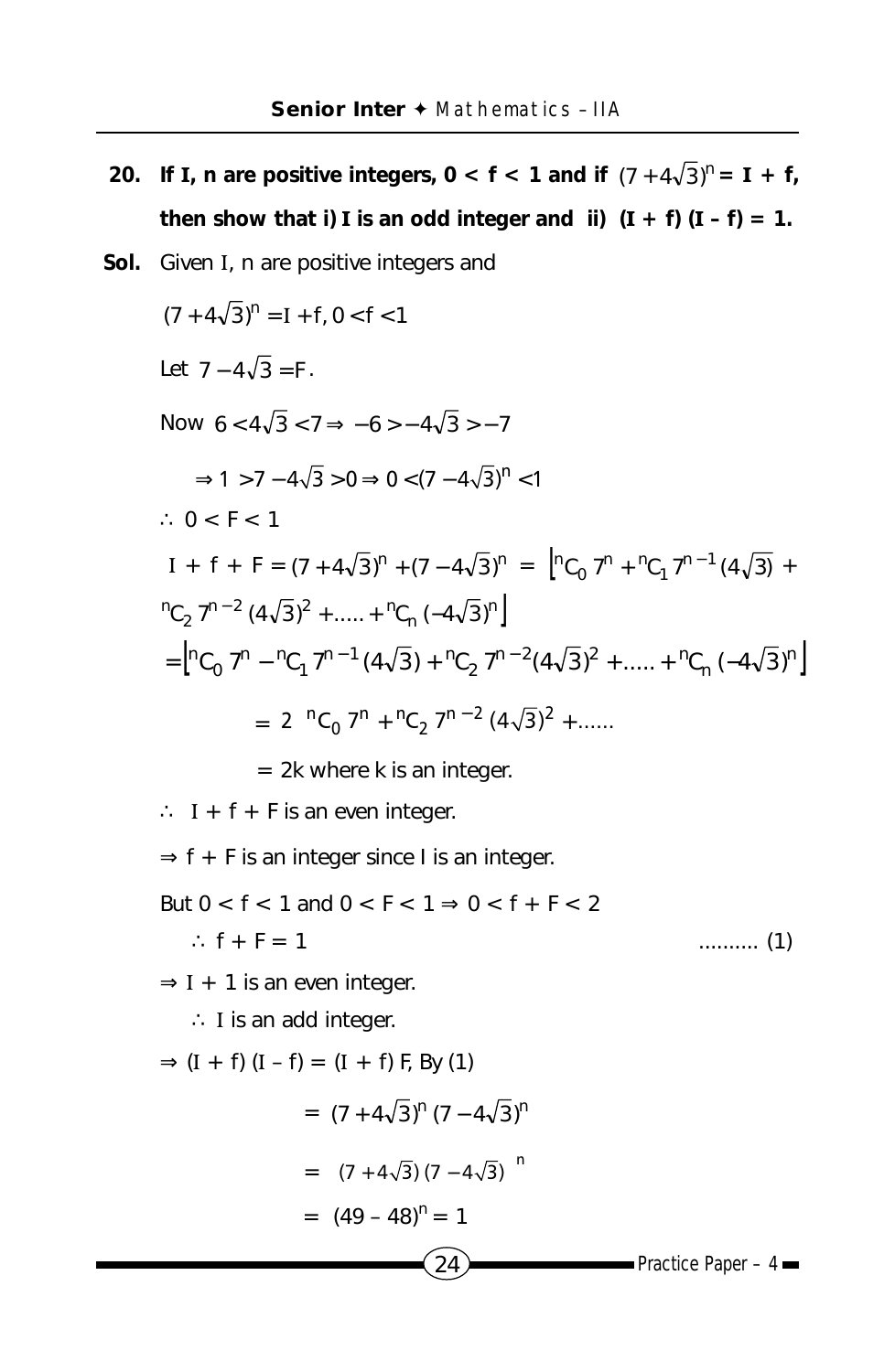**21.** Find the First 3 terms in the expansion of i)  $(3 + 5x)^{-7/3}$  ii)  $(1 + 4x)^{-4}$ **Sol.** (i)  $(3 + 5x)^{-7/3} =$ 7 / 3  $3\left(1+\frac{5}{3}x\right)\right]^{-}$  $3\left(1+\frac{5}{3}x\right)$  $3(1+\frac{5}{2}x)$  $\overline{\phantom{a}}$  $\left(1+\frac{5}{6}x\right)$  $\left(1+\frac{5}{3}x\right)\right]^{-1/3} = (3)^{-7/3}\left(1+\frac{5}{3}x\right)^{-7/3}$  $\left(1+\frac{5}{3}x\right)$ J  $\big)$  $\left(1+\frac{5}{6}x\right)$ l  $\left(1+\right.$ Now we have  $(1 + x)^{-p/q} = 1 - \frac{p}{11} \left| \frac{\lambda}{q} \right|$  $\overline{1}$ ľ I l ſ q x 1!  $\frac{p}{1!} \left( \frac{x}{q} \right) + \frac{p(p+q)}{1.2} \left( \frac{x}{q} \right)^2 + \dots$ 1.2  $p(p+q)$   $\left(x\right)^2$  $| +$  $\overline{1}$  $\overline{a}$ I l + q) ( Here  $p = 7$ ,  $q = 3$ ,  $\frac{p}{q} = \frac{3}{2}$  $\frac{x}{q} = \frac{\frac{5}{3}x}{3} = \frac{5}{9}x$ ∴  $(3 + 5x)^{-7/3}$  =  $(3)^{-7/3}$   $\left| \frac{1 - \frac{1}{1!} \left( \frac{1}{9} x \right) + \frac{1}{1 \cdot 2} \left( \frac{1}{9} x \right) + \dots \right|$ I J I L L L L  $| +$  $\overline{\phantom{a}}$  $\left(\frac{5}{5}\right)$ l  $+\frac{(7)(10)}{18}$  $\big)$  $\left(\frac{5}{5}\right)$  x  $-\frac{7}{1!}\left(\frac{5}{9}x\right)+\frac{(7)(10)}{1.2}\left(\frac{5}{9}x\right)^2+...$  $\left(\frac{5}{9}x\right) + \frac{(7)(10)}{1.2}$ 5  $1 - \frac{7}{1!} \left( \frac{5}{9} x \right) + \frac{(7)(10)}{1.2} \left( \frac{5}{9} x \right)^2$  $= (3)^{-7/3} \left[ 1 - \frac{35}{9} x + \frac{875}{81} x^2 - \dots \right]$ ∴The first 3 terms of  $(3 + 5x)^{-7/3}$  are  $3^{-7/3}, \frac{-3^{7/3} \cdot 35x}{9}$ ,  $3^{-7/3} \frac{875}{81}$ .  $x^2$ **ii)** We have  $(1 + x)^{-n} = 1 - nx + \frac{(n) (n + 1)}{1 \cdot 2} x^2 + \dots$ Here  $n = 4$ ,  $x = 4x$ ∴  $(1 + 4x)^{-4} = 1 - 4(4x) + \frac{(4)(5)}{1 \cdot 2}$ .  $(4x)^2 +$  .....  $= 1 - 16x + 160x^2 - \dots$ ∴ The first 3 terms of  $(1 + 4x)^{-4}$  are 1, -16x, 160x<sup>2</sup>.

## **22. Find the mean deviation about the median for the following distribution.**

| Class interval   $0 - 10$   $10 - 20$   $20 - 30$   $30 - 40$ |    |    |                           |    | $40 - 50$ |
|---------------------------------------------------------------|----|----|---------------------------|----|-----------|
|                                                               |    |    | $50 - 60 60 - 70 70 - 80$ |    |           |
| <b>Frequency</b>                                              | 5  | 8  |                           | 12 | 28        |
|                                                               | 20 | 10 | 10                        |    |           |

**Sol.** Construct the table 
$$
\frac{N}{2} = \frac{100}{2} = 50
$$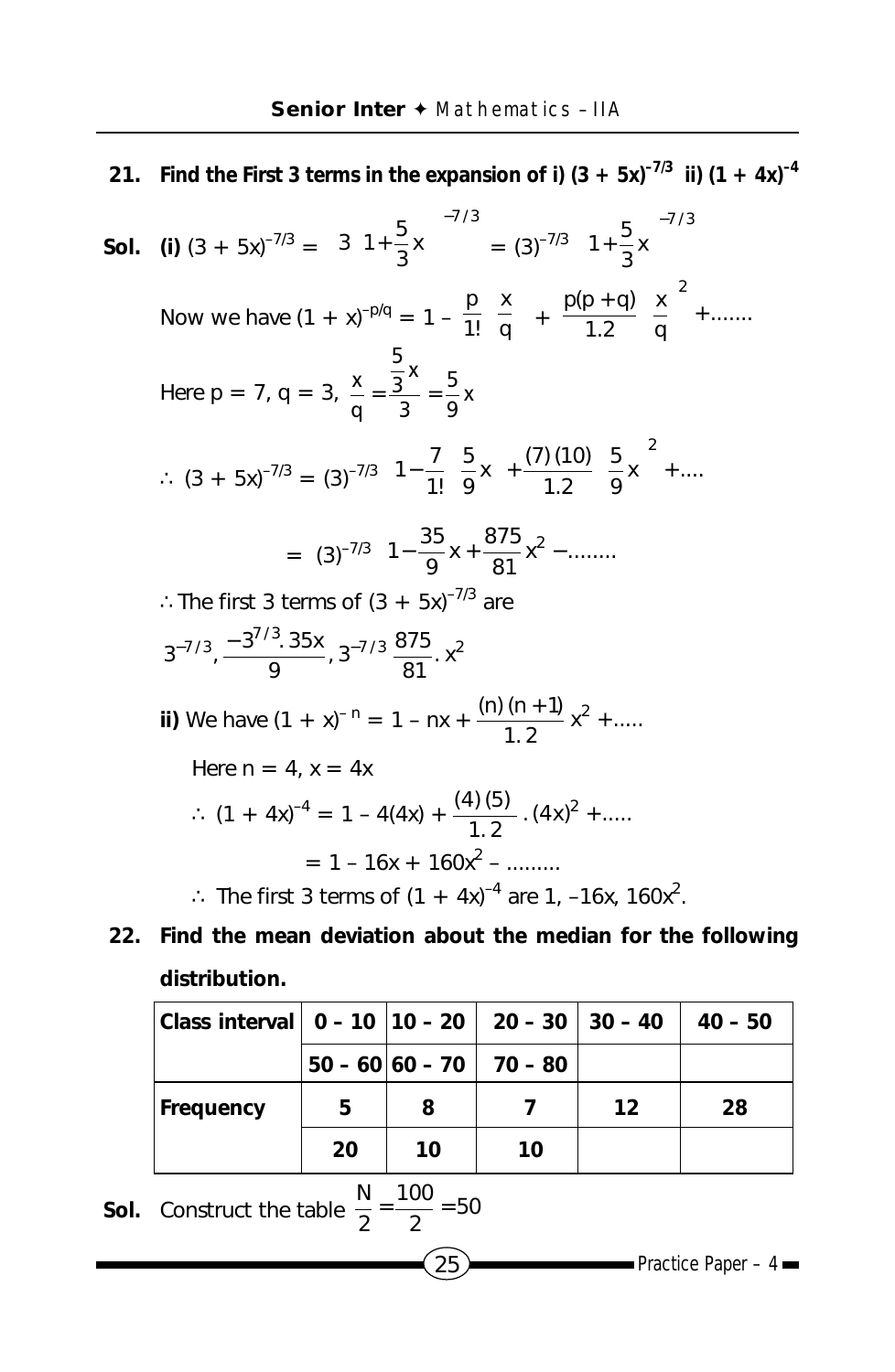Observation lies in the interval 40 – 50

This is the median class

$$
\therefore \text{ Median} = L + \left\{ \frac{N}{2} - P.c.f \atop f \right\} \times i
$$
  
= 40 +  $\left\{ \frac{50 - 32}{28} \right\} \times 10 = 40 + 6.43 = 46.43$ 

| <b>Class</b> | frequency            |           |       |       | Cumulative Mid point $  x_i - \text{median}  f_i x_i - \text{Median}  $ |
|--------------|----------------------|-----------|-------|-------|-------------------------------------------------------------------------|
| interval     | $f_i$                | frequency | $x_i$ |       |                                                                         |
| $0 - 10$     | 5                    | 5         | 5     | 41.43 | 207.15                                                                  |
| $10 - 20$    | 8                    | 13        | 15    | 31.43 | 251.44                                                                  |
| $20 - 30$    | 7                    | 20        | 25    | 21.43 | 150.01                                                                  |
| $30 - 40$    | $12 \overline{ }$    | 32        | 35    | 11.43 | 137.16                                                                  |
| $40 - 50$    | 28                   | 60        | 45    | 1.43  | 40.04                                                                   |
| $50 - 60$    | 20                   | 80        | 55    | 8.57  | 171.40                                                                  |
| $60 - 70$    | 10                   | 90        | 65    | 18.57 | 185.70                                                                  |
| $70 - 80$    | 10                   | 100       | 75    | 28.57 | 285.70                                                                  |
|              | $N = \Sigma f = 100$ |           |       |       | 1428.60                                                                 |

∴ Mean deviation about Median =  $\frac{1}{N} \sum_{i=1}^{6} f_i |x_i - \text{median}|$ 8  $\sum_{i=1}$ f<sub>i</sub> | x<sub>i</sub> –

$$
=\frac{1}{100}(1428.6)=14.286
$$

**23. A, B, C are aiming to shoot a balloon, A will succeed 4 times out of 5 attempts. The chance of B to shoot the balloon is 3. Out of 4 and that of C is 2 out of 3. If the three aim the balloon simultaneously, then find the probability that atleast two of them hit the balloon.**

**Sol.** Given P(A) = 
$$
\frac{4}{5}
$$
, P(B) =  $\frac{3}{4}$ , P(C) =  $\frac{2}{3}$   
(26) Practice Paper - 4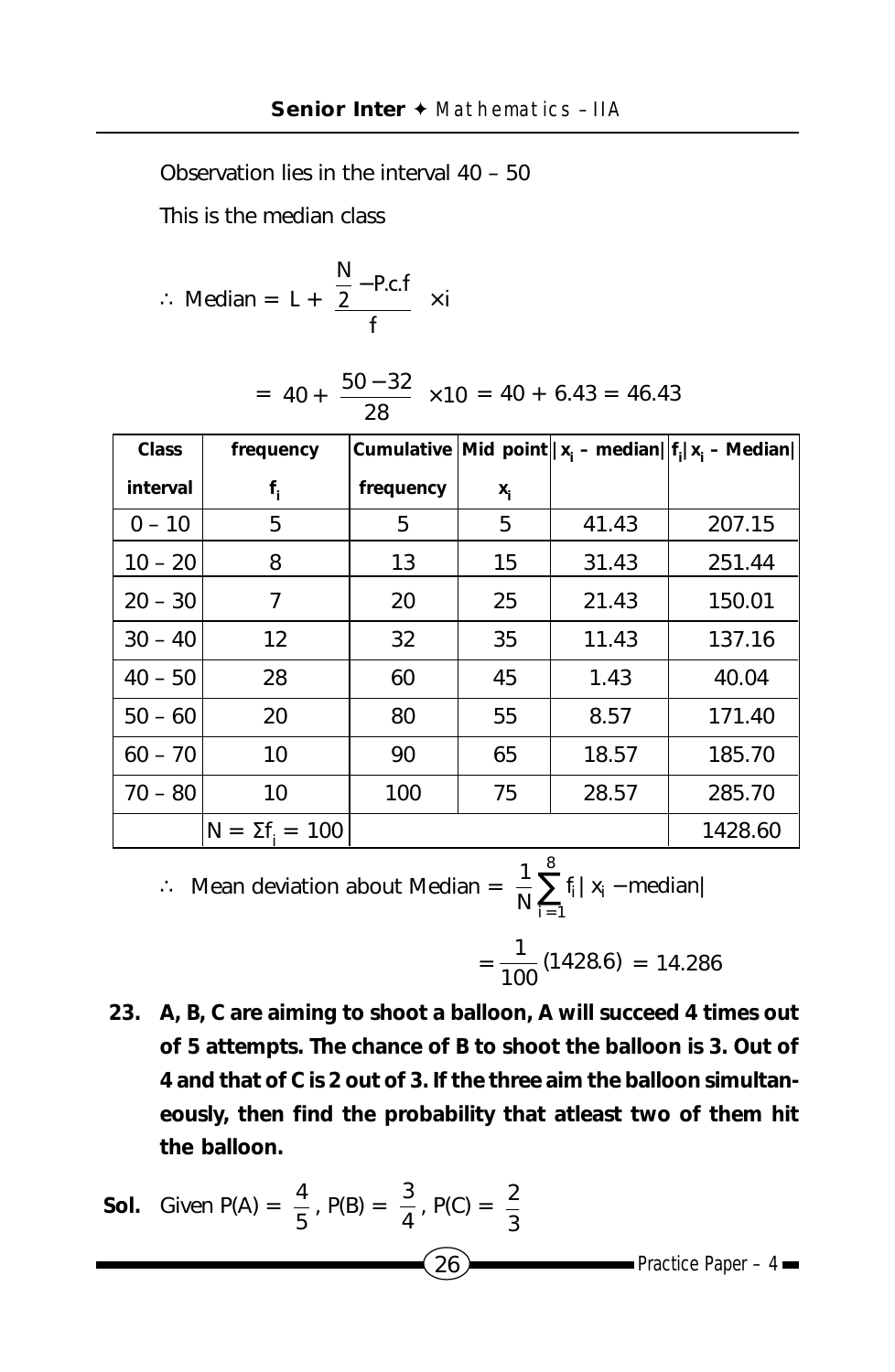$P(\overline{A}) = 1 - P(A) = 1 - \frac{4}{5} = \frac{1}{5}$  $P(\overline{B}) = 1 - P(B) = 1 - \frac{3}{4} = \frac{1}{4}$  $P(\overline{C}) = 1 - P(C) = 1 - \frac{2}{3} = \frac{1}{3}$  $P(A \cap B \cap \overline{C}) = P(A) P(B) P(\overline{C}) = \frac{4}{5} \cdot \frac{3}{4} \cdot \frac{1}{3} = \frac{1}{5}$ 3  $\frac{3}{4} \cdot \frac{1}{3}$  $\frac{4}{5} \cdot \frac{3}{4} \cdot \frac{1}{3} =$ 15 2 3  $\frac{1}{4} \cdot \frac{2}{3}$  $P(A \cap \overline{B} \cap C) = P(A) P(\overline{B}) P(C) = \frac{4}{3} \cdot \frac{1}{4} \cdot \frac{2}{3} =$  $P(\overline{A} \cap B \cap C) = P(\overline{A}) P(B) P(C) = \frac{1}{5} \cdot \frac{3}{4} \cdot \frac{2}{3} = \frac{1}{10}$ 3  $\frac{3}{4} \cdot \frac{2}{3}$  $\frac{1}{5}$ .  $\frac{3}{4}$ .  $\frac{2}{3}$  =  $P(A \cap B \cap C) = P(A) P(B) P(C) = \frac{4}{5} \cdot \frac{3}{4} \cdot \frac{2}{3} = \frac{2}{5}$ Probability that atleast two of them hit the balloon  $=$ 

- $\frac{1}{2} + \frac{2}{15} + \frac{1}{10} + \frac{2}{2} = \frac{25}{20} = \frac{5}{6}$ 5 15 10 3 30 6
- 24. The probability of a bomb hitting a bridge  $\frac{1}{2}$  and three direct **hits (not necessarily consecutive) are needed to destroy it. Find the minimum number of bombs required so that the probability of the bridge being destroyed is greater than 0.9.**
- **Sol.** Let n be the minimum number of bombs required and X be the number of bombs that hit the bridge, then X follows binomial

distribution with parameters n and  $p = \frac{1}{2}$ 

Now  $P(X ≥ 3) > 0.9$  $\Rightarrow$  1 – P(X < 3) > 0.9

- $\Rightarrow$  P(X < 3) < 0.1
- $\Rightarrow$  P(X = 0) + P(X = 1) + P(X = 2) < 0.1

$$
(27) \qquad \qquad \text{Practice Paper} - 4 \qquad \qquad
$$